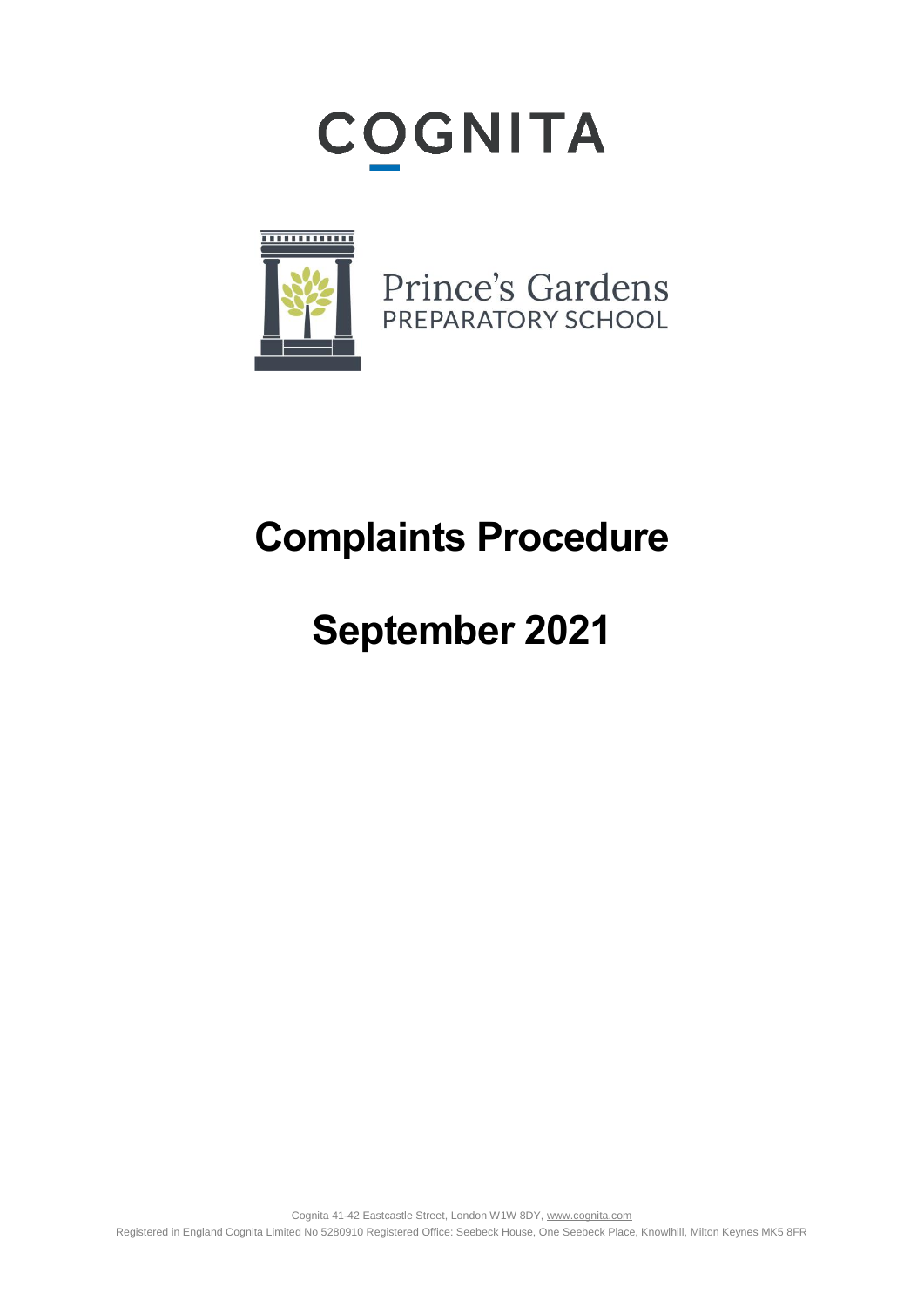### **1 Introduction**

- 1.1 We take great care with the quality of the teaching and pastoral care provided to our pupils. However, if parents do wish to make a complaint they can expect the following procedure to apply.
- 1.2 This policy is applicable to all pupils, including those in the Early Years Foundation Stage.

### **2 Working Day**

2.1 For the purposes of this procedure, 'working days' shall mean working days during school term time. In the event of a complaint arising during the school holidays, wherever possible, this will maintain the same time periods as during term time. However, the Headteacher will need to ascertain the exact time required to secure the necessary information and, if there is the need to go beyond this time scale, will inform the parents accordingly in writing.

### **3 Procedure**

### 3.1 **Stage 1 – Informal Resolution**

- 3.1.1 It is hoped that most complaints will be resolved quickly and informally.
- 3.1.2 If parents have a complaint they should normally contact their child's form teacher in the first instance. In many cases, the matter will be resolved at this level to the parents' satisfaction.
- 3.1.3 If the teacher cannot resolve the matter alone, it may be necessary for them to consult with a member of the School Senior Leadership Team.
- 3.1.4 Any complaints made directly to the Headmistress will usually be referred back to the relevant member of staff unless the Headmistress considers it more appropriate to deal with the matter personally. Should this be the case, the aim will still be to resolve the matter informally. However, the involvement of the Headmistress at this stage will be in exceptional circumstances.
- 3.1.5 Stage 1 complaints should be addressed within 7 working days from the point at which they are received. Where there are reasons which prevent this from happening, the staff member dealing with the complaint will notify the parents and provide an amended time frame.
- 3.1.6 A written record of all complaints will be kept (regardless of whether they are upheld) and this will include the date on which the complaint was received, the action taken and the outcome.
- 3.1.7 Should the matter not be resolved informally, despite the teacher's best efforts, then the parents are able to proceed with their complaint in accordance with Stage 2 of this procedure.

#### 3.2 **Stage 2 – Formal Resolution**

- 3.2.1 If it has not been possible to resolve the complaint informally, then the parents should put their complaint in writing to the Head. The Head will decide, after considering the complaint, the appropriate course of action to take including the person to take the lead in any investigation.
- 3.2.2 The Headmistress will respond to parents within five working days indicating how the school proposes to proceed.
- 3.2.3 It may be necessary for the Headmistress, or the person taking the lead, to carry out further investigations. If this is the case then written records will be kept of all meetings and interviews held in relation to the complaint.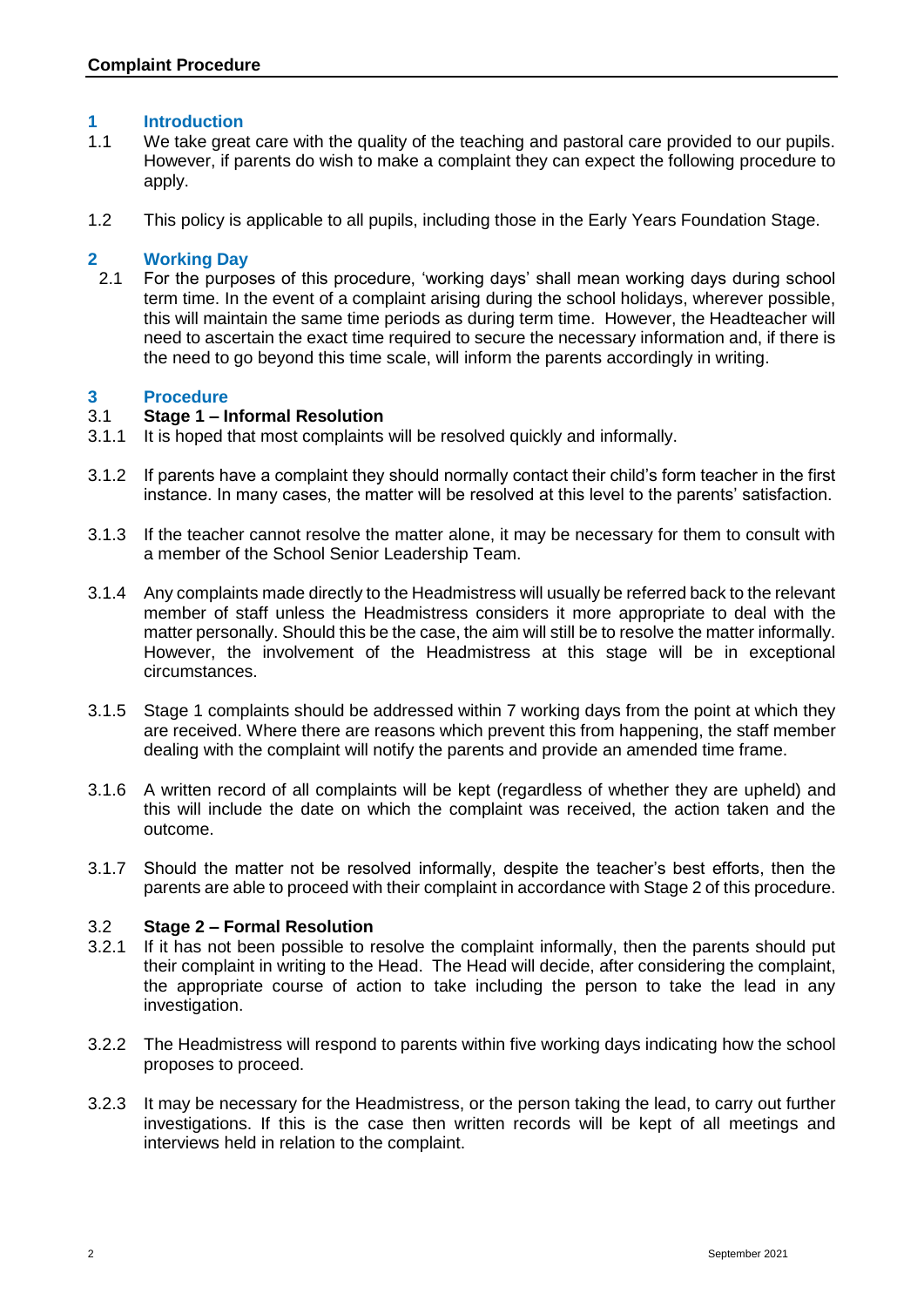- 3.2.4 Once the Headmistress is satisfied that, so far as is practicable, all of the relevant facts have been established, during the course of the investigation, a decision will be made in relation to the complaint within 10 working days from the date the complaint was received. Parents will be informed of the decision, and the reasoning behind it, in writing.
- 3.2.5 Where it is not possible to give a full reply within 10 working days, the Headmistress will notify the parents and provide an amended time frame.
- 3.2.6 It is expected that a resolution will be reached at this stage and that parents will feel assured that all of their concerns have been fully and fairly considered. If, in extreme circumstances, parents are not satisfied with the process they are able to bring into play Stage 3 of this procedure.
- 3.2.7 Note: Should a parent wish to raise a complaint about the Headmistress, they should contact the Cognita Office by telephone or writing in the first instance. Written correspondence should be emailed to info@cognita.com. This will trigger contact with the Complaint Co-ordinator to clarify and discuss the matter. Where there is a complaint against the Head, the Director of Education will appoint an investigator. These complaints will normally be dealt with within 15 working days of receiving the complaint.

## 3.3 **Stage 3 – Panel Hearing**

- 3.3.1 Where the parents are not satisfied with the response or process undertaken at Stage 2, the matter will be referred to a Complaints Panel.
- 3.3.2 Parents should request a referral to a Complaints Panel by completing the form at the back of this document.
- 3.3.3 A complaint form should be delivered by post or by email to the Cognita Office within 5 working days of receipt of the decision at Stage 2 above.
- 3.3.4 Cognita will acknowledge receipt of the Stage 3 complaint and will schedule a hearing to take place as soon as practicable and normally within 20 working days of receiving the Stage 3 complaint.
- 3.3.5 The Complaints Panel will be appointed by the Director of Education and at least one of the three members shall be independent of the management and running of the school. The members of the Complaints Panel will have no connection to the pupil or the family concerned and will not have been directly involved in the matters detailed in the complaint.
- 3.3.6 If the Chair of the Complaints Panel deems it necessary, s/he may require that further particulars of the complaint and any relevant documents or records be supplied in advance of the panel meeting. Copies of such particulars will be supplied to all the parties wherever practicable and not later than 3 working days prior to this hearing.
- 3.3.7 The parents may be accompanied to the hearing by one other person. This may be a relative, teacher or friend. Legal representation is not permitted. Recordings of hearings are not permitted.
- 3.3.8 If possible the Complaints Panel will resolve the parents' complaint immediately without need for further investigation.
- 3.3.9 A written record of the proceedings will be taken.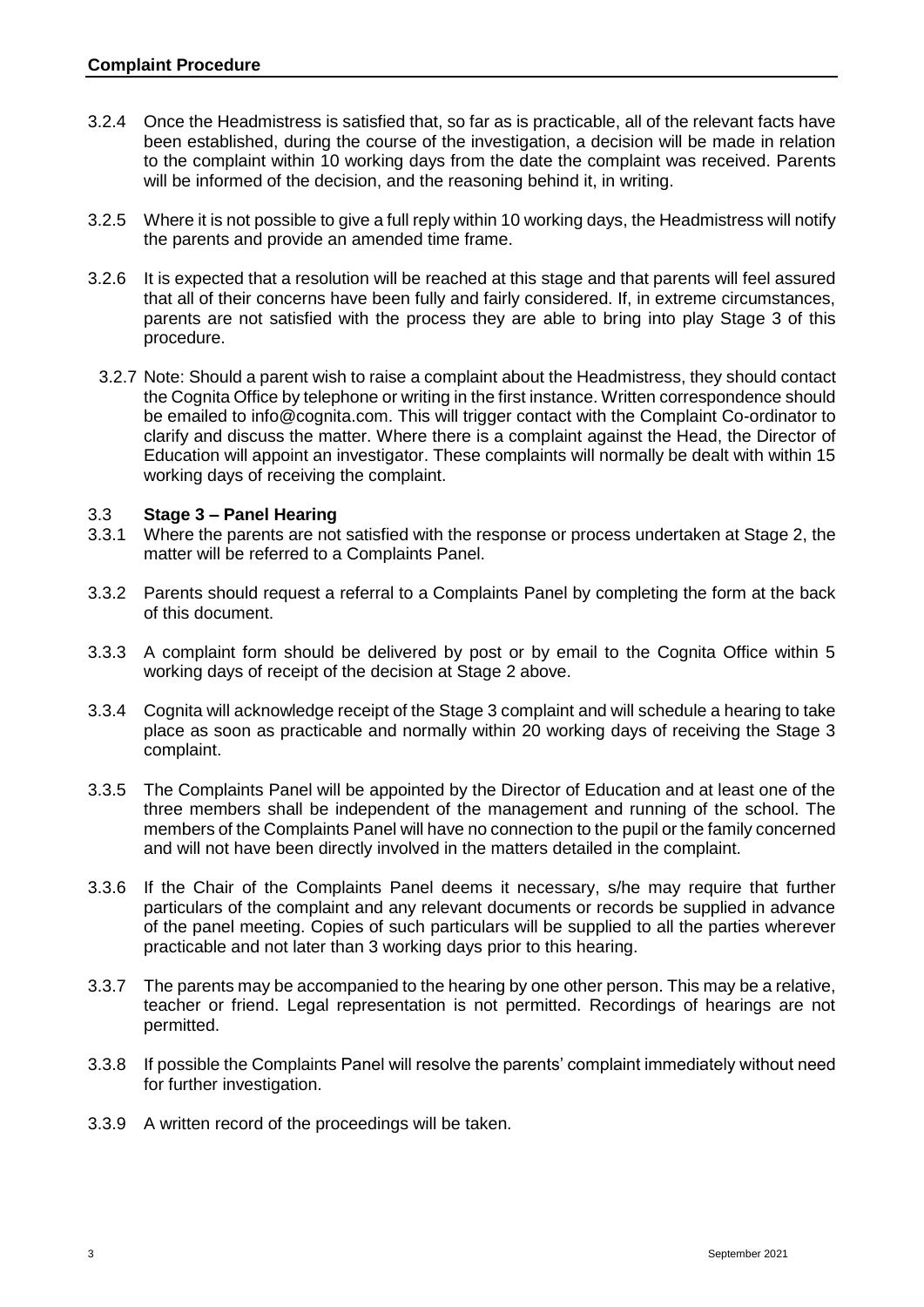- 3.3.10 After due consideration of all facts considered relevant, the Panel will reach a decision and make recommendations, which it shall complete within 10 working days of the hearing.
- 3.3.11 The Panel will write to the parents informing them of their decision and the reasons for it.
- 3.3.12 The Panel's findings and recommendations will be sent in writing to the complainant, the Head and, where relevant, the person about whom the complaint was made. A copy of any complaint and findings/recommendations will be held confidentially and made available for inspection in the school by the proprietor and by inspectors on request.
- 3.3.13 This exhausts the complaints procedure after the decision has been communicated in writing. The decision of the Complaints Panel is Final.

### **4 Early Years**

4.1 This policy is compliant with the requirements of the Statutory Framework for the Early Years Foundation Stage. Where parents believe that the school is not fulfilling the requirements of the EYFS they are entitled to raise concerns with either ISI or Ofsted (see below for contact details). All complaints relating to the EYFS are investigated and complainants will be notified of the outcome of the investigation within 28 days of having received the complaint. Where parents do not believe that an early years complaint has been resolved they can raise this with Ofsted via email [enquiries@ofsted.gov.uk](mailto:enquiries@ofsted.gov.uk) or telephone 0300 123 1231. All paperwork with regard to complaints to Ofsted will be kept by the school for 3 years.

# **5 Vexatious Complaints**

5.1 There may be exceptional occasions when, despite the following of all stages of the procedure, the complainant remains dissatisfied. If the complainant tries to reopen the same issue, Cognita reserves the right to inform the complainant in writing that the procedure has been exhausted and that the matter is now closed. Where a complainant seeks to raise a subsequent complaint matter which is otherwise different to the original complaint at Stage 3, this matter in itself would be treated as a new informal complaint.

#### **6 Recording of Complaints**

6.1 All complaints which have reached Stages 2 or 3 are duly recorded in the School Complaint Register, including the outcome of the individual complaint and any actions taken as a result. The stage at which the complaint is concluded is recorded.

# **7 Confidentiality**

Parents can be assured that all concerns and complaints will be treated seriously and confidentially. Correspondence, statements and records will be kept confidential. The exceptions to confidentiality are the Secretary of State or an inspection body. The School will make available to an inspectorate on request a written record of any complaints made during a specified period and the action which was taken as a result.

#### **8 Publication**

8.1 This procedure is published on the school website.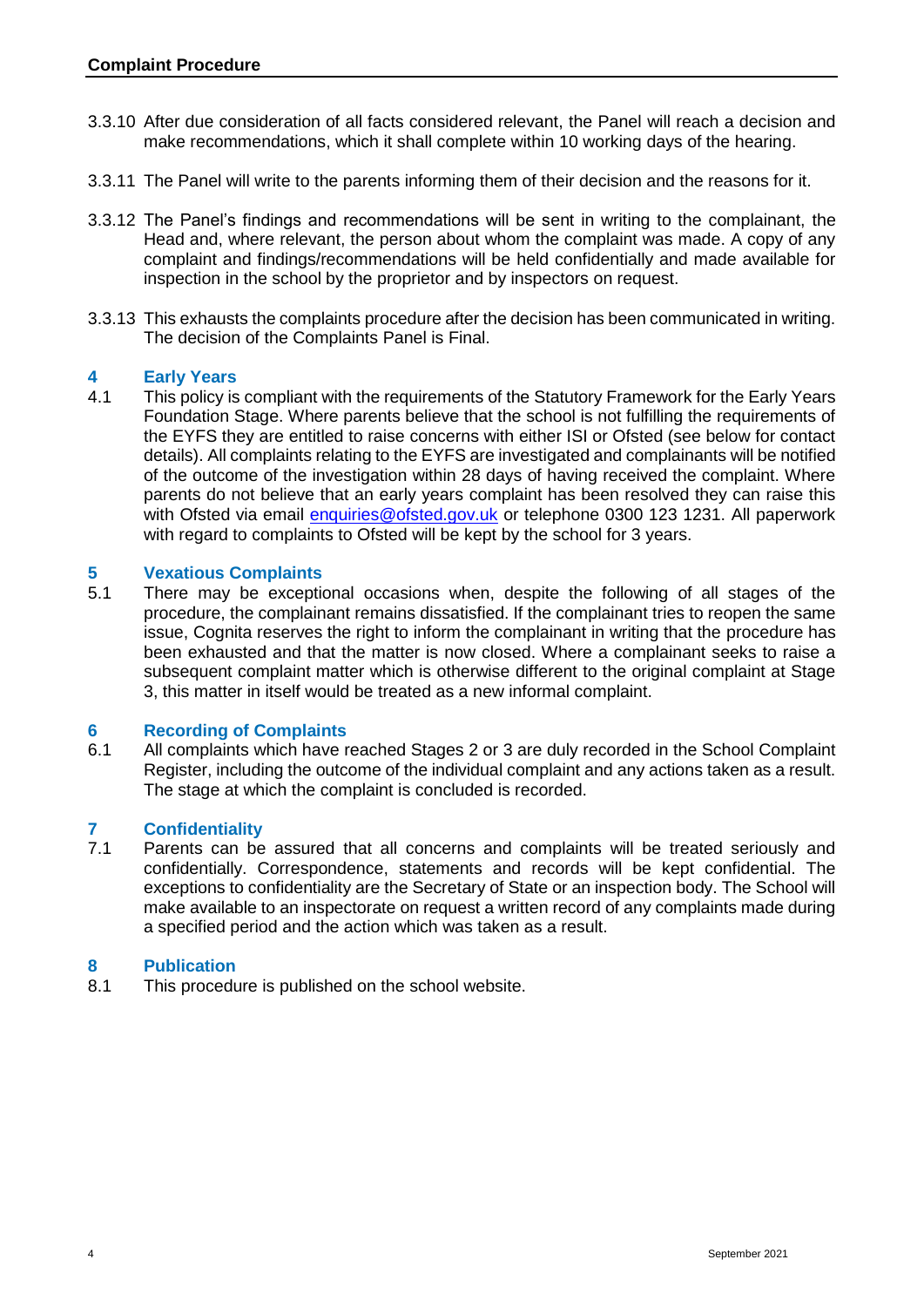### **9 Provisions Relating to Complaints dealt with using this Procedure**

- 9.1 This procedure will not be relevant where other statutory or organisational provisions apply, for example, child protection, racial incidents or special educational provision. If concerns relate to child protection matters, the appropriate Local Safeguarding Children's Board procedures will be followed.
	- 9.2 This procedure cannot be used to deal with appeals following expulsion or removal. There is a separate procedure in place in accordance with the parent contract. Guidance on how to request this will be provided in the event of an exclusion or removal and is covered in the Exclusion Policy.
- 9.3 Nothing in this policy shall prejudice the right of parents of a pupil with SEN or a disability to seek redress from the First Tier Tribunal (Special Educational Needs and Disability) if they believe their child has received unfavourable treatment.
- 9.4 A complaint can be made by any parent (or person deemed to have parental responsibility under the terms of the Children Act 2004) of a pupil registered at the school.
- 9.5 A complaint cannot be raised in relation to a pupil who has left the school, unless the issue was first raised when the pupil was on roll. The child is taken off roll on the final day of the term in which they leave.
- 9.6 When the complaint concerns only the matter of finance such as fees in lieu which remain outstanding, the matter of the fees owed alone falls outside the scope of this procedure. The Head of the School remains responsible for all financial decisions.
- 9.7 Where a parent is unhappy with this procedure, they can contact the Department for Education (DfE).
- 9.8 Complaints from groups of parents linked to the leadership team and/or management style will not be heard collectively. Confidentiality must be maintained for each individual complaint.

#### Contact details for inspectorates:

The Independent School Inspectorate: CAP House, 9-12 Long Lane, London, EC1A 9HA Ofsted: Picadilly Gate, Store Street, Manchester, M1 2WD

Complaint record from previous academic year:

The school received 1 complaint which was resolved at Stage 1.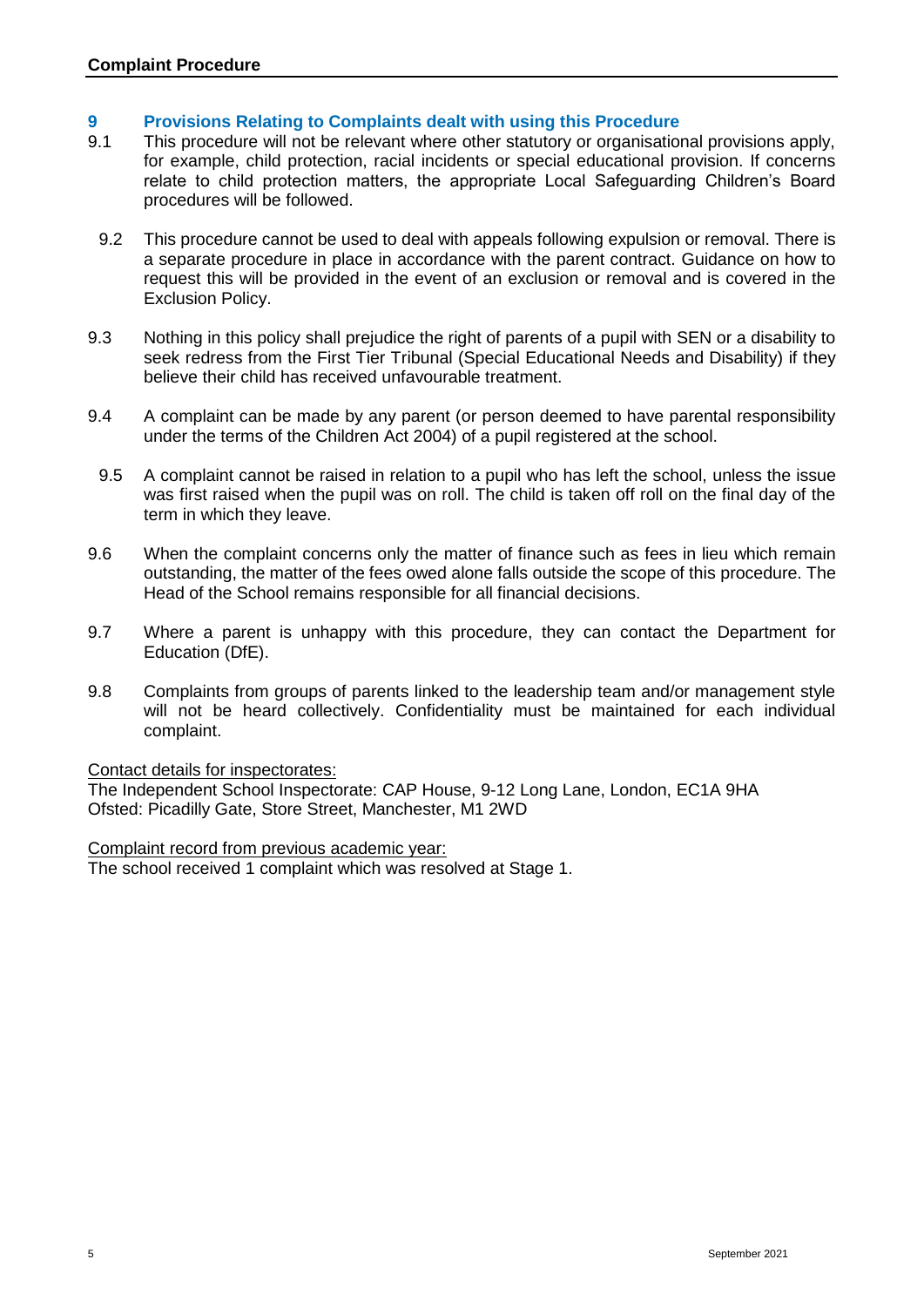### **COMPLAINT FORM**

Please complete and return to the Headteacher.

If your concern is specifically about the Headteacher, please complete and return to Cognita Schools Limited using the following details: PA to Director of Education, Cognita, 41-42 Eastcastle Stret, London W1W 8DY.

| <b>Basic details</b>       |  |
|----------------------------|--|
| <b>Name of School</b>      |  |
| Your name                  |  |
| <b>Pupil's name</b>        |  |
| <b>Relationship to the</b> |  |
| pupil                      |  |
| <b>Address</b>             |  |
| <b>Email address</b>       |  |
| Daytime contact            |  |
| number                     |  |
| <b>Mobile number</b>       |  |

| What is your complaint about? Indicate (x) those that apply |                |
|-------------------------------------------------------------|----------------|
| Health and safety                                           | SEN/D          |
| Curriculum                                                  | School meals   |
| <b>Staff</b>                                                | School uniform |
| Behaviour                                                   | Communication  |
| Other (please state)                                        |                |

**Please give a brief description of your complaint**

**How have you already expressed your concern to the school? (We cannot investigate your complaint if you have not taken the opportunity to address your concern at an early stage).**

**What did the school do to address your complaint? (Who, What, Where, How, When)**

**Name of the person who originally considered your concern or complaint**

**What actions will resolve the problem now?**

| <b>Signature</b> |  |
|------------------|--|
| <b>Name</b>      |  |
| <b>Date</b>      |  |